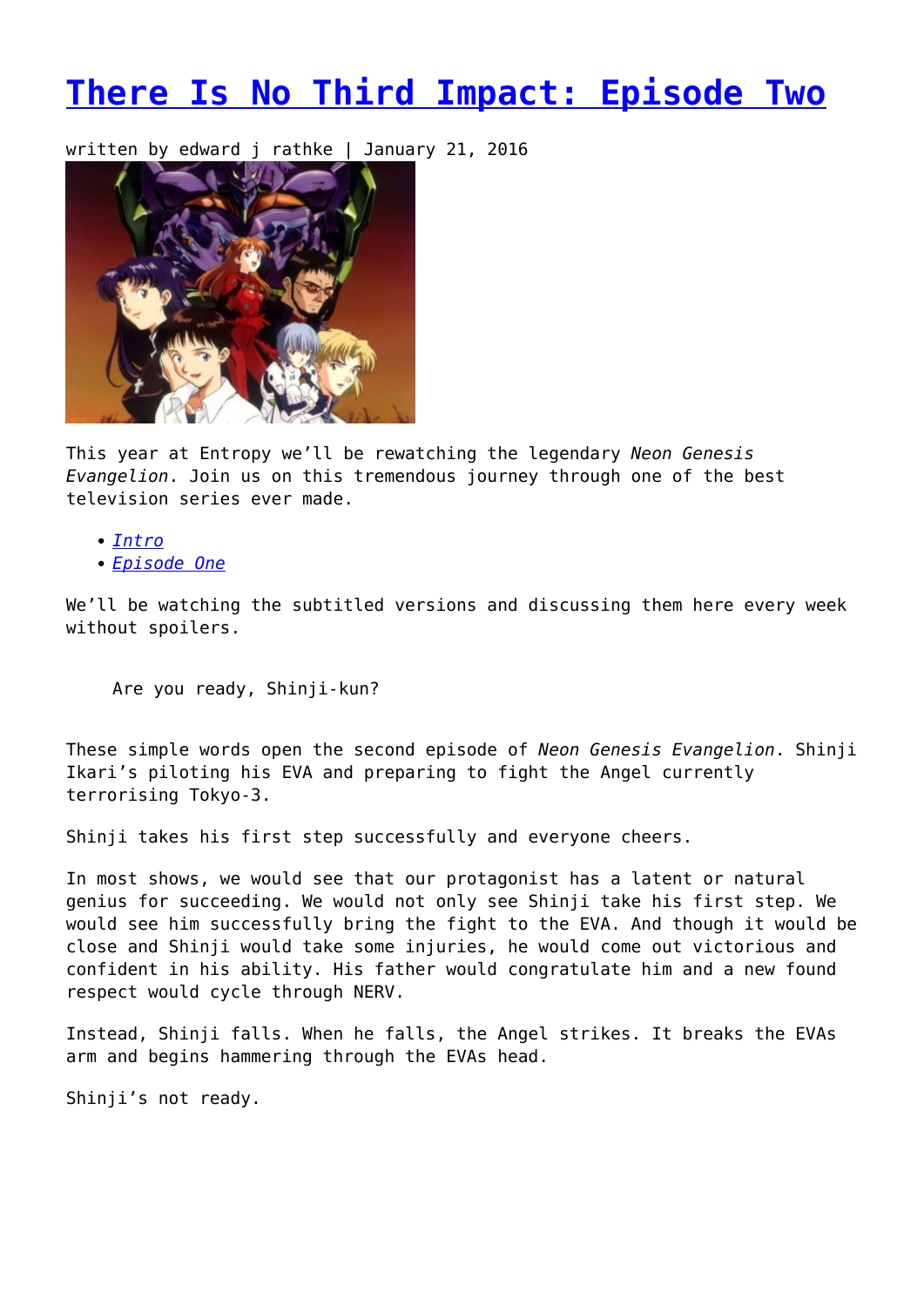

And then he wakes up in a

hospital, alone, staring at an unfamiliar ceiling.

He's alive and the state of emergency is over. We can assume that the Angel was defeated.

The media discusses the state of emergency but completely ignores the fact that a giant mecha fought a giant monster. Media blackout. Possibly enforced by NERV or some other government organisation?

In a dark room, Commander Ikari listens to a council of men discuss how NERV and Ikari are wasting resources and money. The repairs on the two EVAs are apparently enough to bankrupt a country.

The resentment is clear. These men don't respect Ikari and they don't seem to trust him. Or, rather, they look at him as if he's a foolish man with a dream.

They mention a Human Enhancement Project and how that is Ikari's real goal and he should focus his efforts there.

Of course, those words mean nothing to us, but we can speculate, yes? Maybe something to do with the EVAs? That seems to be NERV's main thrust or expertise.

Anycase, it's all unclear. Hints of worldbuilding, of something grander than the current episode.

Misato and Ritsuko oversee the recovery of NERV resources and discuss what happened. Shinji, they're told, has some memory loss from the battle between himself and the Angel. Even just from her few brief hours with Shinji, she can sense his psychological pain. How fragile and hurt he is.

Misato collects Shinji from the hospital and takes him to find out where he'll be living. Silent and downcast, Shinji walks by her side, and the two run into his father. Commander Ikari stares down at his son. Cold. Emotionless. His face, in Shinji's eyes, is one of disgust, instilling in Shinji a deeper sense of failure.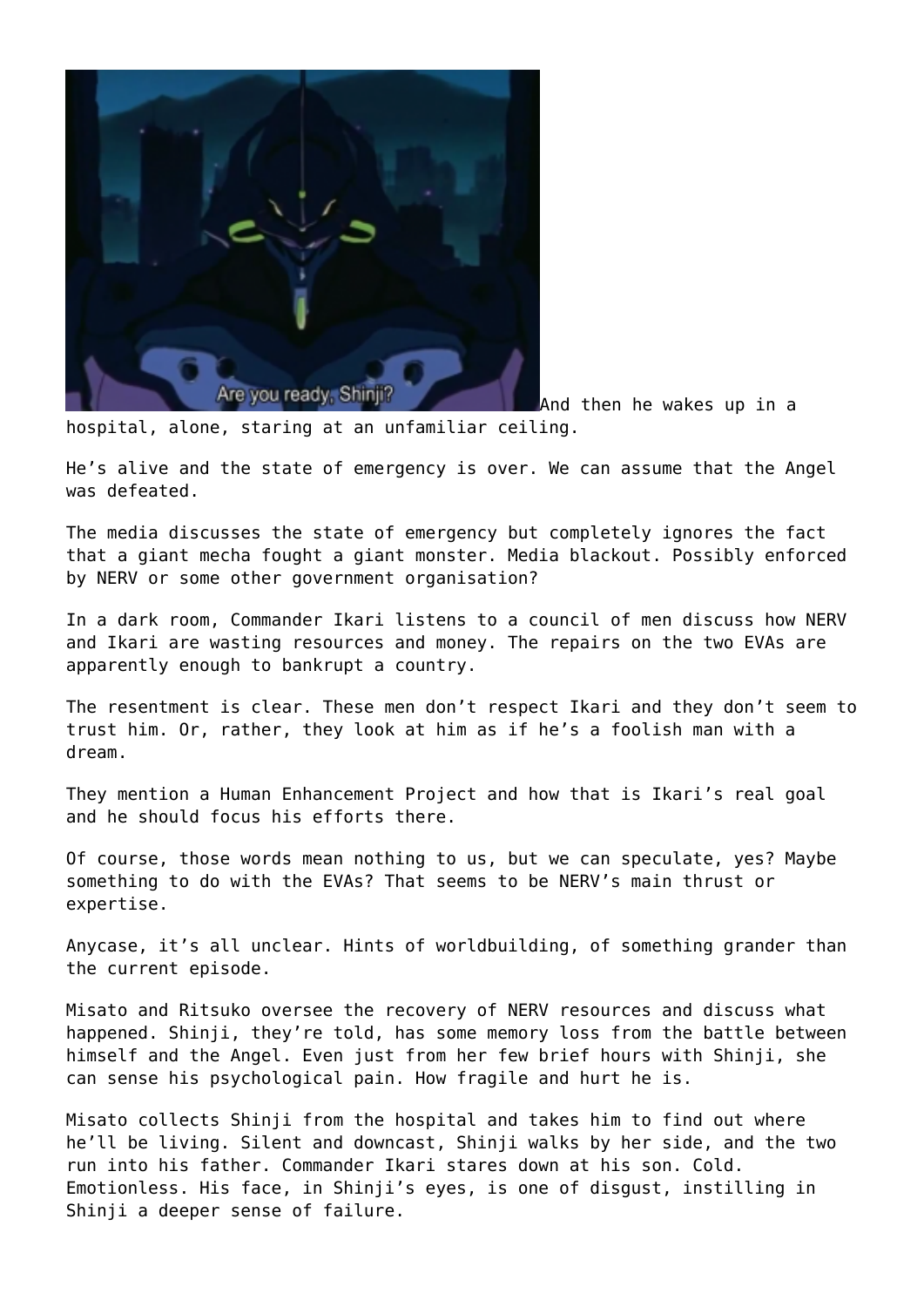Shinji's assigned to an apartment in the city by himself, but Misato balks at this. Seeing the pain and loneliness in Shinji, she chooses to take care of him, informing Ritsuko that Shinji will be living with her in her apartment.

On the way there Misato tries to lighten the mood but Shinji merely nods along with her. People in the city talk of fleeing.

The city may be a fortress but that's no guarantee of safety.

She stops at a ridge above the city to show Shinji what he's fighting for. The sky blushing and the city retracted into the earth. Shinji stares out and sees only emptiness. He describes the scene as lonely. But then the city grows from the earth. The buildings pushing through the surface and reaching back into the sky.

This is what they fight for. This is why they fight. Not just for humanity, but for their own city.



They arrive at Misato's apartment, Shinji's new home, and it's a mess. Beer and garbage and wrappers everywhere. Much of the ensuing scenes are mostly humorous. Shinji's shyness, Misato's brashness. She drinks beer and tries to make Shinji enjoy himself, or enjoy anything, even if only her company. She tries to beat it out of him in a playful way. But mostly she tries to make him feel at home. And, perhaps most importantly, there's a penguin named Pen Pen!

She's not a bad person. But bad memories seem to find me in the bath. Like my father. And Ayanami Rei.

The images flash through his head. And then we cut to Commander Ikari telling Ritsuko that no one but these teenagers can pilot the EVAs. Why these enormous and incredibly expensive mechas can only be piloted by teenagers is pretty unclear, but that's all we know.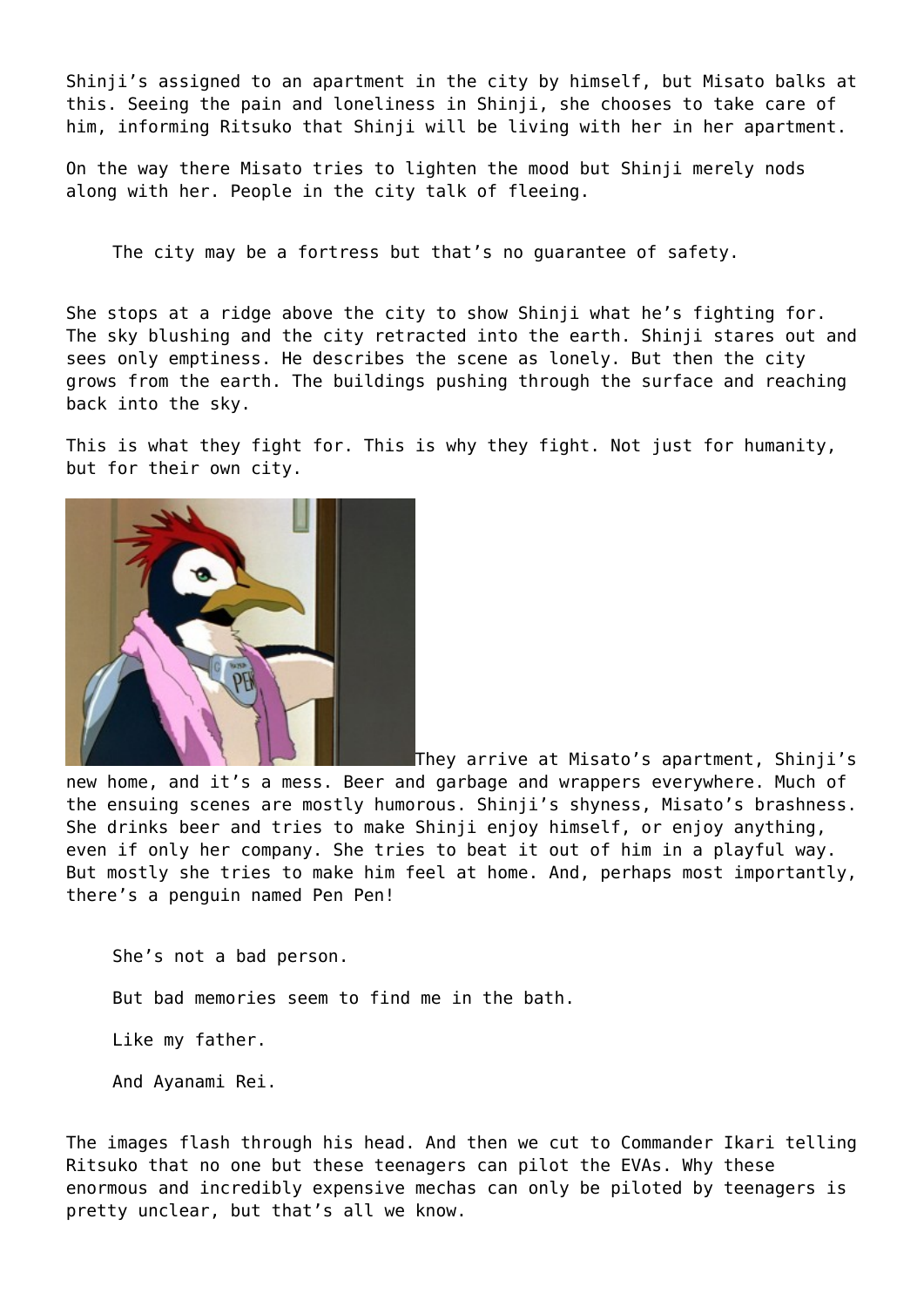We also discover that Misato's real purpose, or at least a component of her duties. She's meant to ensure that Shinji can continue to pilot the EVA. When Misato expresses her concern about Shinji's psychological stability and his willingness to continue piloting, after the disaster of his first attempt, Ritsuko only reminds him that she needs to make sure he continues fighting.

Shinji lies alone in his room. Another unfamiliar ceiling. The memories he reportedly doesn't have plays before him.

The pain he feels while piloting the EVA. The terror of the Angel shattering through the EVA's head. Because Shinji is neurologically linked to the EVA, this shatters him and his snaps and loses control of the EVA, effectively shutting it down. The link is so broken that NERV cannot eject Shinji or do anything to protect him.

And then it activates itself, despite not being synced, and brings the battle to the Angel. It heals its broken arm, tears through the Angel's AT Field, and literally rips the Angel apart, roaring like a beast. In a last ditch effort, the Angel wraps itself round the EVA and self-destructs.

And EVA01 walks from the blast seemingly unscathed. NERV's shock and amazement is a silence as they stare at EVA's true form.

But what does that mean? Its true form.

And when Shinji sees the EVA without its armor, when it turns its eyes on Shinji, he screams in terror.

Only two episodes in and we're discovering a lot about the world of *Neon Genesis Evangelion*. We know more about the characters and the world. The conflict–or at least some of the conflicts–become clearer.

There's a division within the military organisations and the governments. They don't trust Commander Ikari or NERV. They remember a cataclysm and none of them seem surprised by the Angels, but they're also not sold on the EVA program, even though conventional weapons have little to no effect on the Angels.

Our protagonist is a teenaged boy with potentially severe psychological damage. Abandoned by his father, perpetually alone, forced to pilot something he doesn't understand, something he can barely even fathom, possibly only so his father will accept him.

But Commander Ikari doesn't care. More than that, he seems derisive and cold towards his son. He doesn't seem to look at Shinji as a son, but as a tool to be harnessed and used for his own purposes.

Of course, his own purposes seem to be the salvation of humanity.

Is it worth it? What is one life weighed against a species?

When did Commander Ikari begin this plan? Did he abandon Shinji all those years ago in order to distance himself emotionally and physically from his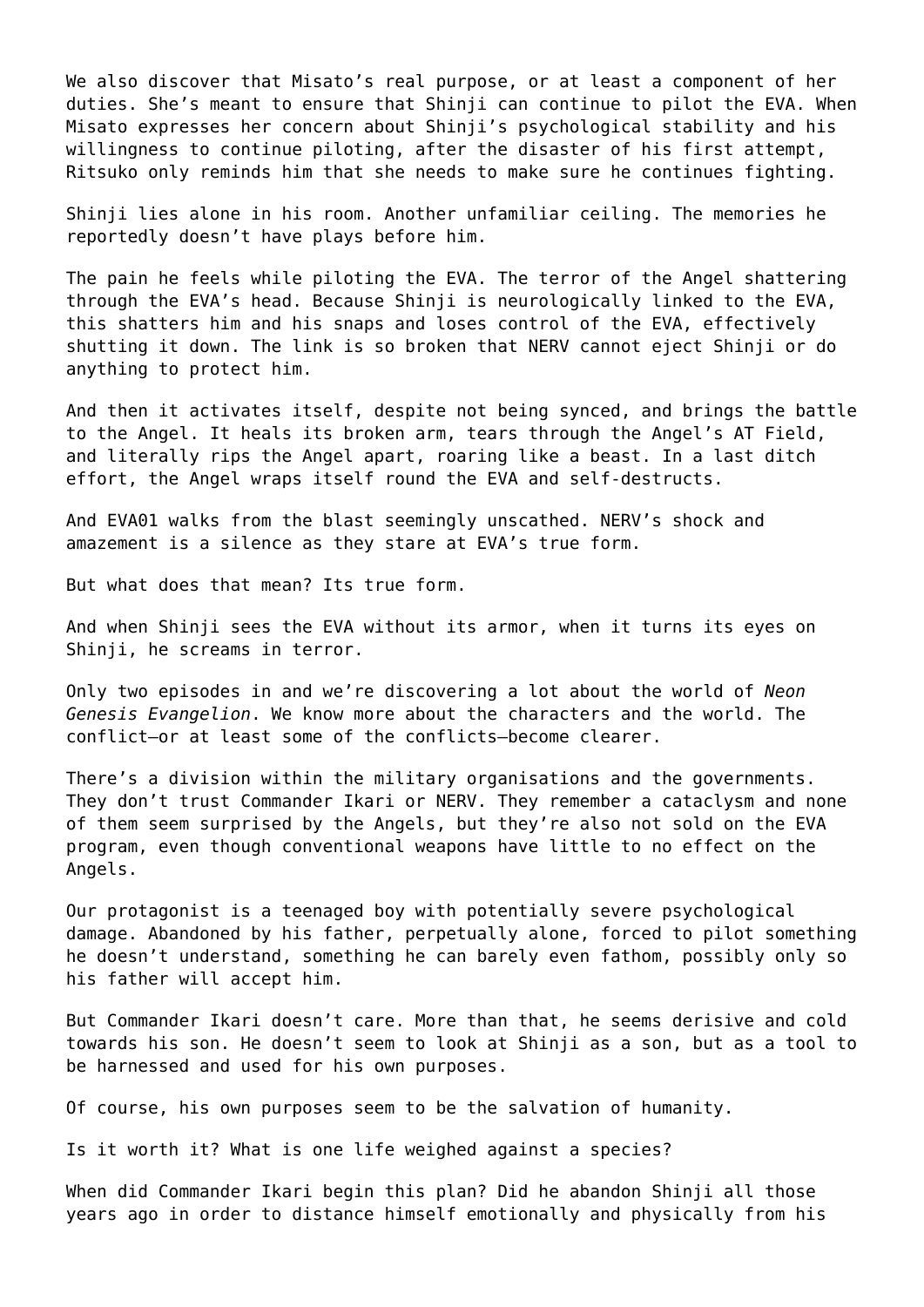own son? Could this be his own coping mechanism started all those years ago, when he realised he would need to turn his son into a pilot, into a weapon?

Many of the motivations are unclear, but we see that they're at least complicated. Even Misato. Her job is to essentially control Shinj and make sure he continues to fight, but she also sees so much pain in him that she can't help but try to comfort him. I mean, she is a person. She's staring at an impossibly lonely boy dealing with severe abandonment issues with his father–her commander–and she's meant to treat him as a potential weapon.

And what of her life? She seems bubbly and happy on the surface. Her apartment, though, is full of garbage. She has no food, no family photographs, and she clearly drinks a great deal of beer, and, presumably alone, since she didn't know Shinii was going to be coming with her that night.

We discover a lot in this little battle as well. We discover that the EVAs are more than what they seem. They're not just mechas like we've seen before. There's something alive in there. Something with its own agency. Something full of rage. Something with a will to survive, to kill. A creature. Alive. A weapon. A weapon that Shinji needs to plug himself into in order to use.

And Shinji is terrified. And alone.

The only kindness he receives is at the very end of the episode. Misato makes a point to stop in his room and talk to him. Tell him the words he needs to hear. The words he wishes came from his father's mouth.

You did a very good job today. You should be proud of yourself.

Goodnight, Shinji-kun. Hang in there.